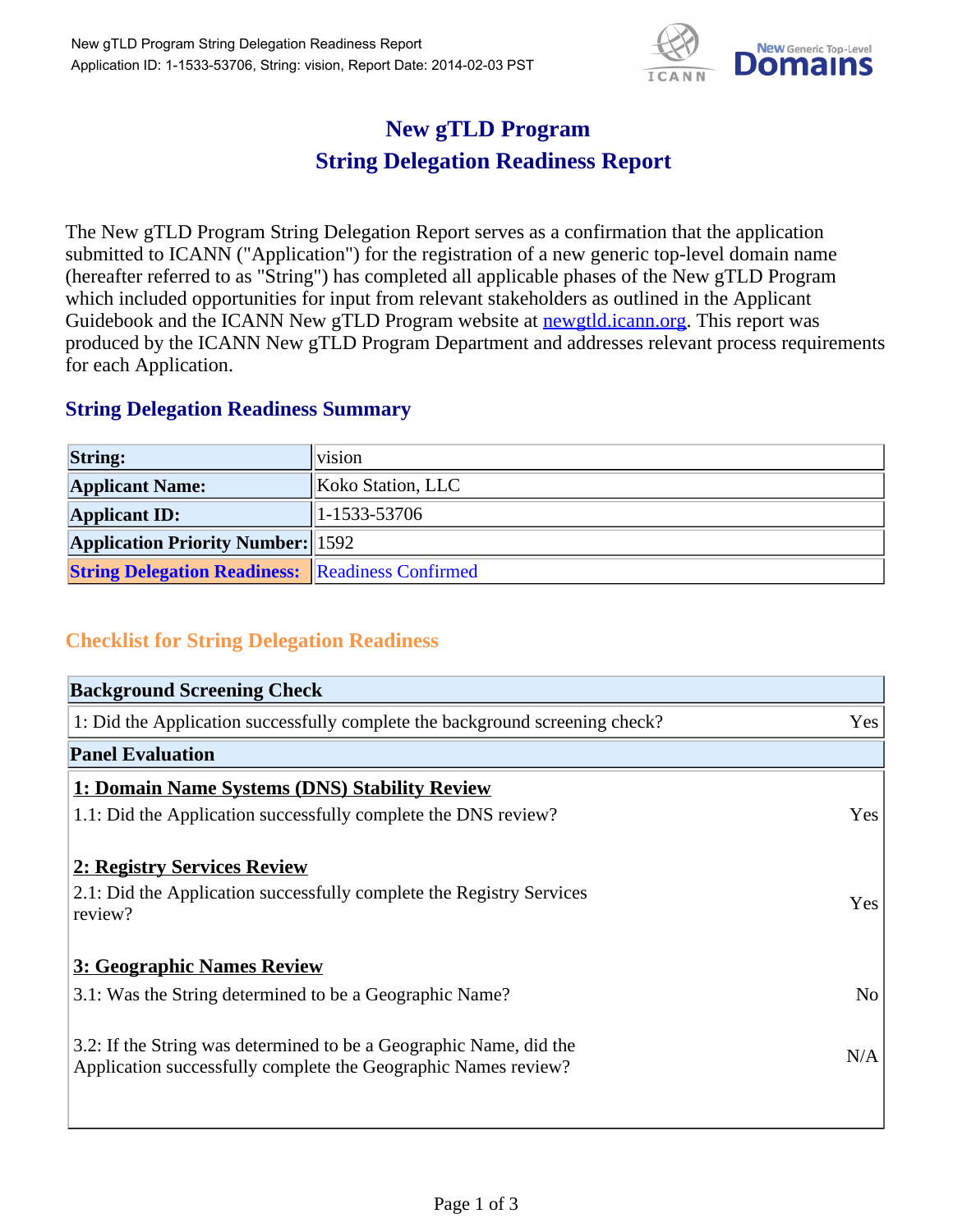

| <b>4: Financial Review</b><br>$\vert$ 4.1: Did the Application successfully complete the Financial Capability<br>review?                                                                                                                                                                                                                                     | <b>Yes</b> |
|--------------------------------------------------------------------------------------------------------------------------------------------------------------------------------------------------------------------------------------------------------------------------------------------------------------------------------------------------------------|------------|
| <b>5: Technical Review</b><br>5.1: Did the Application successfully complete the Technical and<br><b>Operation Capability review?</b>                                                                                                                                                                                                                        | Yes        |
| <b>6: String Similarity Review</b><br>$\vert$ 6.1: Was the Application determined to not be confusingly similar to other<br>applied for strings, including through String Confusion Objections?                                                                                                                                                              | <b>Yes</b> |
| 6.2: If the Application was determined to be confusingly similar to other<br>applied for strings, including through String Confusion Objections, did the<br>Application prevail in the string contention resolution process (CPE,<br>Auction, and/or Self-Resolution of String Contention via<br>withdrawal/termination of all other members in contention)? | N/A        |

| <b>Public Comment Period</b>                                                                                                                                                                   |                |
|------------------------------------------------------------------------------------------------------------------------------------------------------------------------------------------------|----------------|
| 1: Was the public provided an opportunity to submit comments on the Application?                                                                                                               | Yes            |
| 2: Were comments for the Application considered by evaluation panels?                                                                                                                          | Yes            |
| <b>Objection Process</b>                                                                                                                                                                       |                |
| 1: Were objections filed against the Application?                                                                                                                                              | <b>No</b>      |
| 2: If objections were filed against the Application, did Applicant prevail in the dispute<br>resolution proceedings for all Legal Rights, Limited Public Interest and Community<br>Objections? | N/A            |
| Governmental Advisory Committee (GAC) Advice                                                                                                                                                   |                |
| 1: Did the GAC have an opportunity to provide advice for the Application?                                                                                                                      | Yes            |
| 2: Did the GAC provide consensus GAC advice that the String should not be approved by<br>the ICANN Board?                                                                                      | N <sub>0</sub> |
| 3: If the GAC provided consensus GAC advice to the ICANN Board, did the ICANN Board<br>(or New gTLD Program Committee) accept the GAC advice?                                                  | N/A            |
| <b>Accountability Mechanisms</b>                                                                                                                                                               |                |
| 1: Was the Application the subject of a complaint or review through one of ICANN's<br>accountability mechanisms (Reconsideration or Independent Review)?                                       | N <sub>o</sub> |
| 1.1: If yes, did the BGC, ICANN Board or New gTLD Program Committee determine that<br>the Application should not proceed to contracting?                                                       | N/A            |